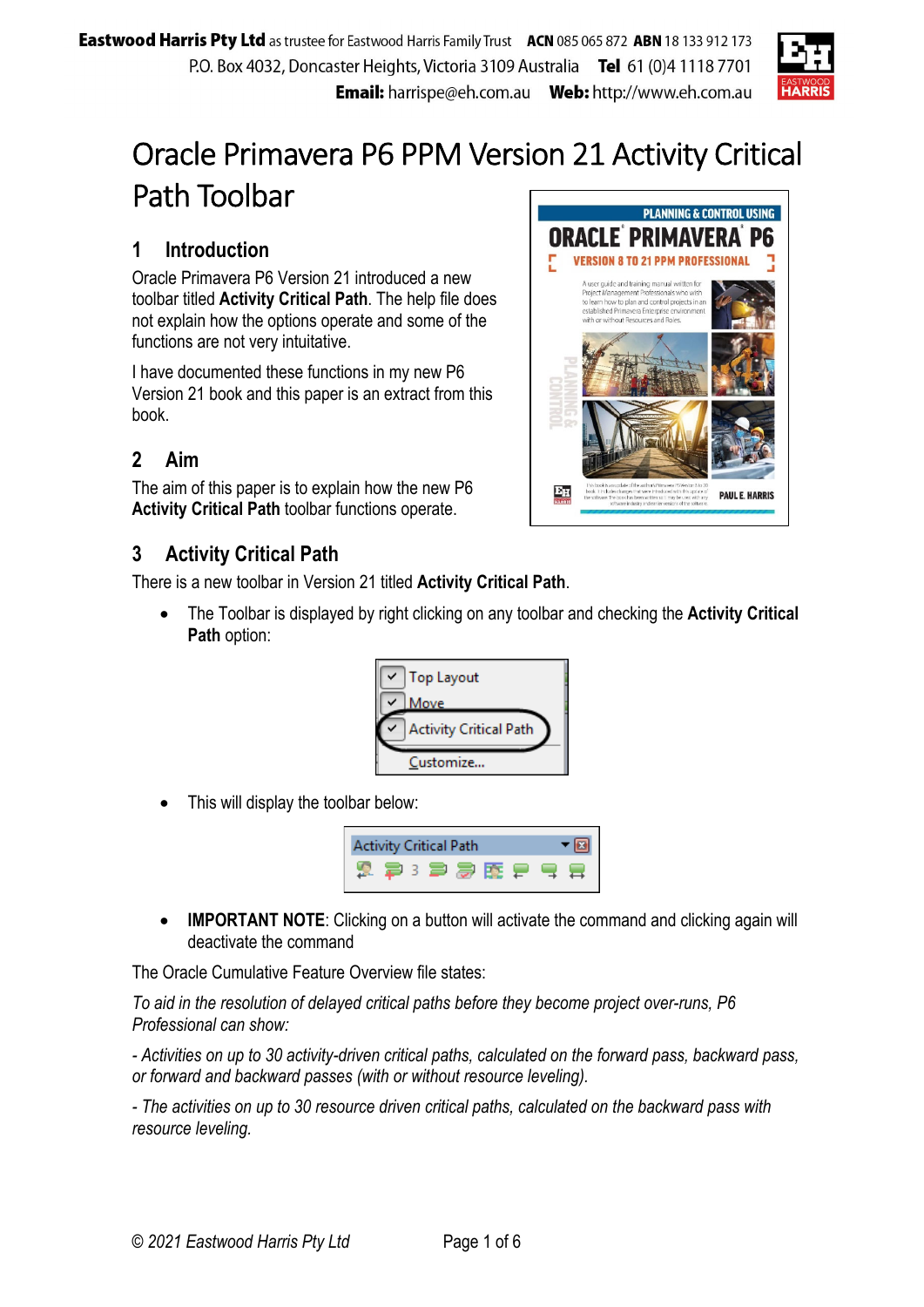

This Oracle description is not clear and I will work through the icons one at a time and explain how the functions work.

| <b>Button</b> | Title                                                                     | <b>Function</b>                                                                                                                                                                                                                                                                                      |  |  |  |  |  |  |  |  |  |
|---------------|---------------------------------------------------------------------------|------------------------------------------------------------------------------------------------------------------------------------------------------------------------------------------------------------------------------------------------------------------------------------------------------|--|--|--|--|--|--|--|--|--|
|               | <b>Backward Resource</b><br><b>Driven Critical Path</b>                   | The schedule below has no relationships between activities and<br>has been levelled.                                                                                                                                                                                                                 |  |  |  |  |  |  |  |  |  |
|               |                                                                           | Dec 09<br>Dec 16<br>Dec 23<br>Dec 30<br><b>Activity ID</b><br>Jan 06<br>Resources<br><u>sawi witelaawi witelaawi witelaawi witelaawi witelaa</u>                                                                                                                                                     |  |  |  |  |  |  |  |  |  |
|               |                                                                           | A1000<br>Paul Harris<br>A1010<br>Paul Harris<br>Paul Harris<br>A1020<br>A1030<br>Paul Harris                                                                                                                                                                                                         |  |  |  |  |  |  |  |  |  |
|               |                                                                           | A1040<br>Paul Harris<br>∢<br>∢                                                                                                                                                                                                                                                                       |  |  |  |  |  |  |  |  |  |
|               |                                                                           | $\triangledown$ Display: Current Project's Resour<br>$\triangledown$ Display: Open Projects Only<br>Resource ID<br><b>Resource Name</b><br>10                                                                                                                                                        |  |  |  |  |  |  |  |  |  |
|               |                                                                           | PEH<br>Paul Hamis<br>r<br>6<br>⋖∣<br>2<br>Display Activities for selected.<br>$\Box$ Time Period<br>$\Box$ Resource<br><b>Dec 09</b><br>Dec 30<br>Dec 16<br>Dec 23<br>Jan 06                                                                                                                         |  |  |  |  |  |  |  |  |  |
|               |                                                                           | When selecting A1040 and Backward Activity Critical Path<br>you will see the result below:                                                                                                                                                                                                           |  |  |  |  |  |  |  |  |  |
|               |                                                                           | Dec 09<br>Dec 23<br>Dec 30<br>Dec 16<br>Jan 06<br><b>Activity ID</b><br>Resources<br><u>идицыаамдицыа</u><br><u> Измаицка арандарды</u><br>A1040<br>Paul Harris                                                                                                                                      |  |  |  |  |  |  |  |  |  |
|               |                                                                           | When selecting A1040 and Backward Resource Driven<br>Critical Path you will see the result below:                                                                                                                                                                                                    |  |  |  |  |  |  |  |  |  |
|               |                                                                           | Dec 23<br>Dec 30<br>Dec 09<br>Dec 16<br>Jan 06<br><b>Activity ID</b><br>Resources<br><u> इञ्जनपत्रनिर्ववर्षे पर्वतनिर्ववर्षे पर्वतनिर्ववर्षे पर्वतनिर्ववर्षे पर्वतनिर्वव</u><br>A1000<br>Paul Harris<br>A1010<br>Paul Harris<br>A1020<br>Paul Harris<br>A1030<br>Paul Harris<br>A1040<br>Paul Harris |  |  |  |  |  |  |  |  |  |
|               |                                                                           | Note: Revie the Backward Activity Critical Path now and<br>then come back and review this one.                                                                                                                                                                                                       |  |  |  |  |  |  |  |  |  |
|               | <b>Increase Maximum</b><br><b>Multiple Critical</b><br><b>Path Counts</b> | This increases the value of the Maximum Multiple Critical<br><b>Path Counts</b> which is displayed in the button below.                                                                                                                                                                              |  |  |  |  |  |  |  |  |  |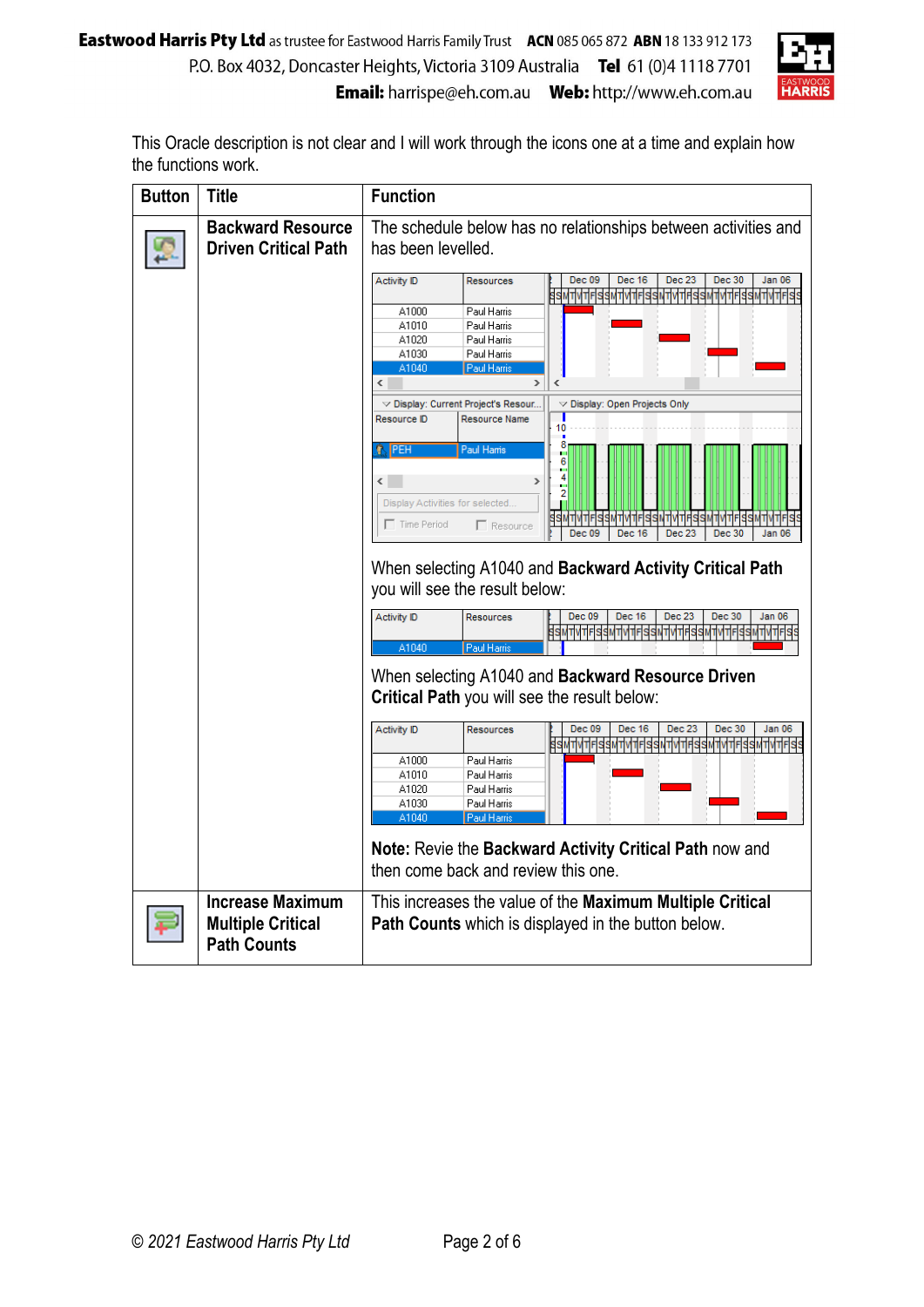

| <b>Maximum Critical</b>  | This is not a command button but displays the number of                                                                                  |  |  |  |  |  |  |  |  |
|--------------------------|------------------------------------------------------------------------------------------------------------------------------------------|--|--|--|--|--|--|--|--|
| <b>Path Count</b>        | Maximum Critical Paths that has been set by the user.                                                                                    |  |  |  |  |  |  |  |  |
|                          | Selecting one Maximum Critical Path Count:                                                                                               |  |  |  |  |  |  |  |  |
|                          |                                                                                                                                          |  |  |  |  |  |  |  |  |
|                          | 2012<br>2011<br><b>Activity ID</b><br><b>Activity Name</b><br>Q2<br>Q3<br>Q <sub>4</sub><br>Q <sub>1</sub><br>Q2<br>Q3<br>Q <sub>4</sub> |  |  |  |  |  |  |  |  |
|                          | EC1290<br>Fabricate and Deliver Heat Pump and Controls                                                                                   |  |  |  |  |  |  |  |  |
|                          | EC1650<br>Set Heat Pump<br>EC1660<br>Connect Equipmen                                                                                    |  |  |  |  |  |  |  |  |
|                          |                                                                                                                                          |  |  |  |  |  |  |  |  |
|                          | Selecting two Maximum Critical Path Count:                                                                                               |  |  |  |  |  |  |  |  |
|                          | 2012<br><b>Activity ID</b><br><b>Activity Name</b><br>2011<br>Q <sub>2</sub><br>Q3<br>Q <sub>4</sub><br>Q <sub>1</sub><br>Q2<br>Q3<br>Q4 |  |  |  |  |  |  |  |  |
|                          | Fabricate and Deliver Heat Pump and Controls<br>EC1290                                                                                   |  |  |  |  |  |  |  |  |
|                          | EC1650<br>Set Heat Pump<br>EC1660<br>Connect Equipment                                                                                   |  |  |  |  |  |  |  |  |
|                          | Concrete Foundation Walls<br>EC1350                                                                                                      |  |  |  |  |  |  |  |  |
|                          | EC1360<br>Form and Pour Slab                                                                                                             |  |  |  |  |  |  |  |  |
|                          | EC1370<br>Backfill and Compact Walls<br>EC1390<br><b>Erect Structural Frame</b>                                                          |  |  |  |  |  |  |  |  |
|                          | EC1420<br>Floor Decking                                                                                                                  |  |  |  |  |  |  |  |  |
|                          | EC1430<br>Concrete First Floor                                                                                                           |  |  |  |  |  |  |  |  |
|                          | EC1540<br>Structure Complete<br>EC1480<br>Concrete Second Floor                                                                          |  |  |  |  |  |  |  |  |
|                          | EC1550<br><b>Brick Exterior Walls</b>                                                                                                    |  |  |  |  |  |  |  |  |
|                          | EC1620<br><b>Building Enclosed</b>                                                                                                       |  |  |  |  |  |  |  |  |
|                          | EC1600<br>Insulation and Built-up Roofing<br>EC1640<br>Install Wiring and Cable                                                          |  |  |  |  |  |  |  |  |
|                          |                                                                                                                                          |  |  |  |  |  |  |  |  |
|                          | Thus this command determines how many chains of events you                                                                               |  |  |  |  |  |  |  |  |
|                          | wish to see.                                                                                                                             |  |  |  |  |  |  |  |  |
| <b>Decrease Maximum</b>  | This decreases the value of the Maximum Multiple Critical                                                                                |  |  |  |  |  |  |  |  |
| <b>Multiple Critical</b> | <b>Path Counts</b> which is displayed in the button above.                                                                               |  |  |  |  |  |  |  |  |
| <b>Path Counts</b>       |                                                                                                                                          |  |  |  |  |  |  |  |  |
|                          |                                                                                                                                          |  |  |  |  |  |  |  |  |
| <b>Select Maximum</b>    | This opens a form allowing the setting of the Maximum                                                                                    |  |  |  |  |  |  |  |  |
| <b>Multiple Critical</b> | <b>Multiple Critical Path Counts:</b>                                                                                                    |  |  |  |  |  |  |  |  |
| <b>Path Counts</b>       | Select Maximum Multiple Critical Path Count                                                                                              |  |  |  |  |  |  |  |  |
|                          |                                                                                                                                          |  |  |  |  |  |  |  |  |
|                          | 2<br>Select                                                                                                                              |  |  |  |  |  |  |  |  |
|                          |                                                                                                                                          |  |  |  |  |  |  |  |  |
|                          | 5<br>1<br>2<br>3<br>4                                                                                                                    |  |  |  |  |  |  |  |  |
|                          | 7<br>8<br>9<br>6<br>10                                                                                                                   |  |  |  |  |  |  |  |  |
|                          | 12 <sup>°</sup><br>14<br>15<br>11<br>13                                                                                                  |  |  |  |  |  |  |  |  |
|                          | 17<br>18<br>19<br>20<br>16                                                                                                               |  |  |  |  |  |  |  |  |
|                          |                                                                                                                                          |  |  |  |  |  |  |  |  |
|                          |                                                                                                                                          |  |  |  |  |  |  |  |  |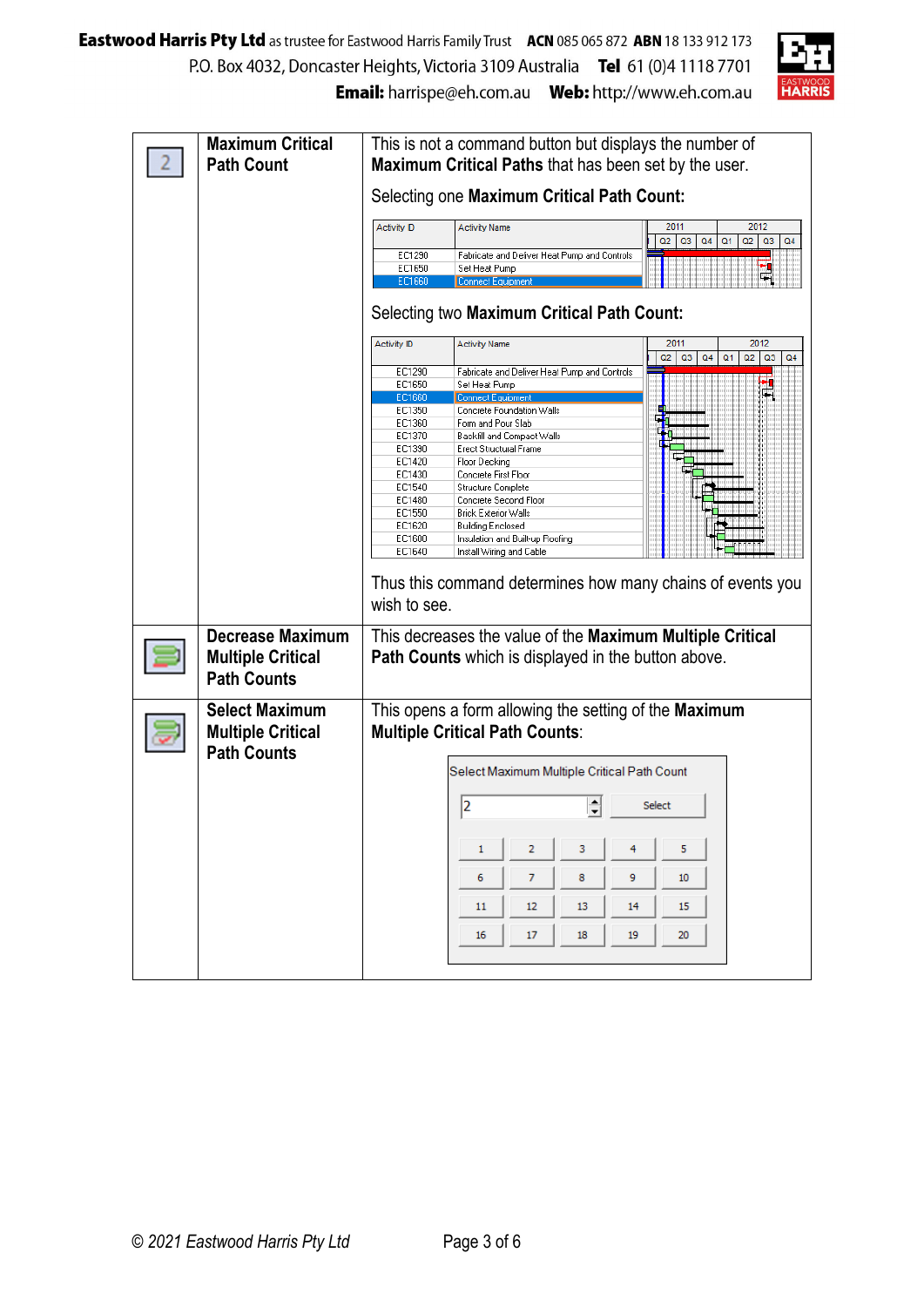

| <b>Enable Group and</b><br>Sort                  | Clicking this button hides and displays the current applied<br>Group and Sort bands. Hiding the bands enables the user to<br>see the chain of events as an uninterrupted single chain of<br>activities:                                                                                                                                                                                                                                                                                                              |  |  |  |  |  |  |  |  |
|--------------------------------------------------|----------------------------------------------------------------------------------------------------------------------------------------------------------------------------------------------------------------------------------------------------------------------------------------------------------------------------------------------------------------------------------------------------------------------------------------------------------------------------------------------------------------------|--|--|--|--|--|--|--|--|
|                                                  | Group and Sort enabled:                                                                                                                                                                                                                                                                                                                                                                                                                                                                                              |  |  |  |  |  |  |  |  |
|                                                  | 2012<br>2013<br>2014<br><b>Activity ID</b><br><b>Activity Name</b><br>$Q2$ $Q3$ $Q4$<br>Q2 Q3 Q4<br>Q <sub>1</sub><br>Q <sub>2</sub><br>Q3<br>Q <sub>1</sub><br>Q <sub>4</sub><br><b>Harbour Pointe Assisted Living Center</b><br>Substantial Completion - All TCO<br>EC2430<br><b>Building 1</b><br>EC2440<br>Complete Building 1<br><b>Envelope</b><br>EC2140 Shell Complete<br>Roads, Utilities & Pavers<br>EC2260<br>Entry Feature/Sign Wall                                                                     |  |  |  |  |  |  |  |  |
|                                                  | Group and Sort disabled:                                                                                                                                                                                                                                                                                                                                                                                                                                                                                             |  |  |  |  |  |  |  |  |
|                                                  | 2013<br>2014<br>2012<br>Activity ID<br><b>Activity Name</b><br>Q2<br>$Q3$ $Q4$<br>Q <sub>1</sub><br>Q2<br>Q3<br>Q4<br>Q1<br>Q2<br>Q3<br>Q <sub>4</sub><br>EC2140<br><b>Shell Complete</b><br>EC2260<br>Entry Feature/Sign Wall<br>EC2430<br>Substantial Completion - All TCO<br>EC2440<br>Complete Building 1                                                                                                                                                                                                        |  |  |  |  |  |  |  |  |
| <b>Backward Activity</b><br><b>Critical Path</b> | This option displays the chain of events before a selected<br>activity that has the least amount of Float. If there is a critical<br>path it will display this and if there is not, then it will find the<br>chain of events with the lease amount of float to the start of the<br>project and display this as the Backward Activity Critical<br>Path.                                                                                                                                                               |  |  |  |  |  |  |  |  |
|                                                  | The picture below displays the Backward Activity Critical<br><b>Path</b> from activity EC1500, which is a chain of events that is on<br>the schedule Critical Path.                                                                                                                                                                                                                                                                                                                                                  |  |  |  |  |  |  |  |  |
|                                                  | 2011<br><b>Activity ID</b><br><b>Activity Name</b><br>Q <sub>2</sub><br>Q <sub>3</sub><br>Q4<br>EC1240<br>Third Floor Masonry Structure<br>EC1250<br>Fourth Floor Slab & Collar Beam<br>EC1300<br>Fourth Floor Masonry Structure<br>EC1310<br>Roof Slab<br>EC1340<br>Stair and Elevator Masonry Structure<br>EC1350<br>Roof Slab/Collar Beam<br>EC1410<br>Install Exterior Windows and Sliding Glas:<br>Install Exterior Windows and Sliding Glas:<br>EC1470<br>EC1500<br>Install Exterior Windows and Sliding Glas: |  |  |  |  |  |  |  |  |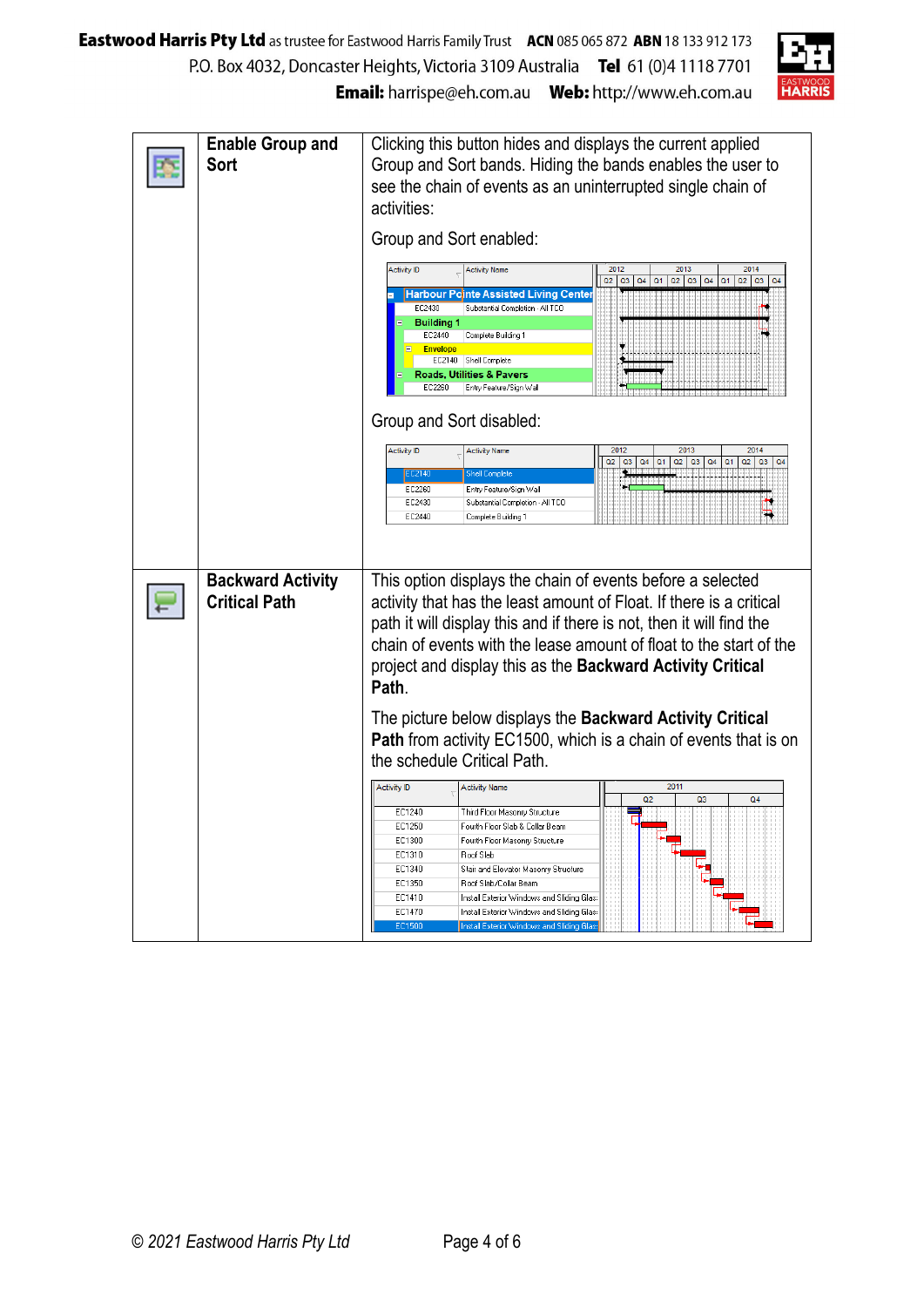

| <b>Forward Activity</b><br><b>Critical Path</b> | This option displays the chain of events after a selected activity<br>that has the least amount of Float. If there is a critical path it will<br>display this path and if there is not, then it will find the chain of<br>events with the lease amount of float to the end of the project<br>and display this as the Forward Activity Critical Path.<br>The picture below displays the Forward Activity Critical Path<br>from activity EC1840, which is a chain of events that is not on<br>the schedule Critical Path. |                                                                                                                                                                                                 |     |                |                  |     |                      |            |                      |                   |      |
|-------------------------------------------------|-------------------------------------------------------------------------------------------------------------------------------------------------------------------------------------------------------------------------------------------------------------------------------------------------------------------------------------------------------------------------------------------------------------------------------------------------------------------------------------------------------------------------|-------------------------------------------------------------------------------------------------------------------------------------------------------------------------------------------------|-----|----------------|------------------|-----|----------------------|------------|----------------------|-------------------|------|
|                                                 | <b>Activity ID</b><br>EC1840<br>EC1900<br>EC1980<br>EC1990<br>EC2140<br>EC2260<br>EC2430<br>EC2440                                                                                                                                                                                                                                                                                                                                                                                                                      | <b>Activity Name</b><br>Caulk<br>Stucco Band Trim<br>Paint Exterior<br>Install Railings<br>Shell Complete<br>Entry Feature/Sign Wall<br>Substantial Completion - All TCO<br>Complete Building 1 |     | Q <sub>1</sub> | 2012<br>Q2<br>Q3 | Q4  | Q2<br>Q <sub>1</sub> | 2013<br>Q3 | Q4<br>Q <sub>1</sub> | 2014<br>$Q2$ $Q3$ |      |
| <b>Activity Critical</b><br>Path                | This option displays the chain of events before and after a<br>selected activity that has the least amount of Float, as per the<br>parameters above.<br>Thus, the picture below shows both the Forward Activity<br><b>Critical Path and Backward Activity Critical Path from</b><br>Activity PD1040.                                                                                                                                                                                                                    |                                                                                                                                                                                                 |     |                |                  |     |                      |            |                      |                   |      |
|                                                 | <b>Activity ID</b>                                                                                                                                                                                                                                                                                                                                                                                                                                                                                                      | Activity Name                                                                                                                                                                                   |     |                |                  |     |                      |            |                      |                   | 2012 |
|                                                 |                                                                                                                                                                                                                                                                                                                                                                                                                                                                                                                         |                                                                                                                                                                                                 | Nov | Dec            | Jan              | Feb | Mar                  | Apr        | May                  | Jun               | Jul  |
|                                                 | PD1000                                                                                                                                                                                                                                                                                                                                                                                                                                                                                                                  | Scope New Product Idea                                                                                                                                                                          |     |                |                  |     |                      |            |                      |                   |      |
|                                                 | PD9001                                                                                                                                                                                                                                                                                                                                                                                                                                                                                                                  | Gate 1 - Idea Screen                                                                                                                                                                            |     |                |                  |     |                      |            |                      |                   |      |
|                                                 | PD1010<br>PD1020                                                                                                                                                                                                                                                                                                                                                                                                                                                                                                        | Analyze New Product<br>Define Business Case                                                                                                                                                     |     |                |                  |     |                      |            |                      |                   |      |
|                                                 | PD9002                                                                                                                                                                                                                                                                                                                                                                                                                                                                                                                  | Gate 2 - Second Screen                                                                                                                                                                          |     |                |                  |     |                      |            |                      |                   |      |
|                                                 | PD1030                                                                                                                                                                                                                                                                                                                                                                                                                                                                                                                  | Design New Product                                                                                                                                                                              |     |                |                  |     |                      |            |                      |                   |      |
|                                                 | PD1040                                                                                                                                                                                                                                                                                                                                                                                                                                                                                                                  | Develop New Product?                                                                                                                                                                            |     |                |                  |     |                      |            |                      |                   |      |
|                                                 | PD9003                                                                                                                                                                                                                                                                                                                                                                                                                                                                                                                  | Gate 3 - Go to Development                                                                                                                                                                      |     |                |                  |     |                      |            |                      |                   |      |
|                                                 | PD1050                                                                                                                                                                                                                                                                                                                                                                                                                                                                                                                  | Test New Product                                                                                                                                                                                |     |                |                  |     |                      |            |                      |                   |      |
|                                                 | PD1060                                                                                                                                                                                                                                                                                                                                                                                                                                                                                                                  | Commercialize New Product                                                                                                                                                                       |     |                |                  |     |                      |            |                      |                   |      |
|                                                 | PD9004                                                                                                                                                                                                                                                                                                                                                                                                                                                                                                                  | Gate 4 - Go to Testing                                                                                                                                                                          |     |                |                  |     |                      |            |                      |                   |      |
|                                                 |                                                                                                                                                                                                                                                                                                                                                                                                                                                                                                                         |                                                                                                                                                                                                 |     |                |                  |     |                      |            |                      |                   |      |
|                                                 | PD1070<br>PD9005                                                                                                                                                                                                                                                                                                                                                                                                                                                                                                        | Evaluate New Product<br>Gate 5 - Go to Launch                                                                                                                                                   |     |                |                  |     |                      |            |                      |                   |      |

Paul E Harris Director Eastwood Harris Pty Ltd 13 May 2022